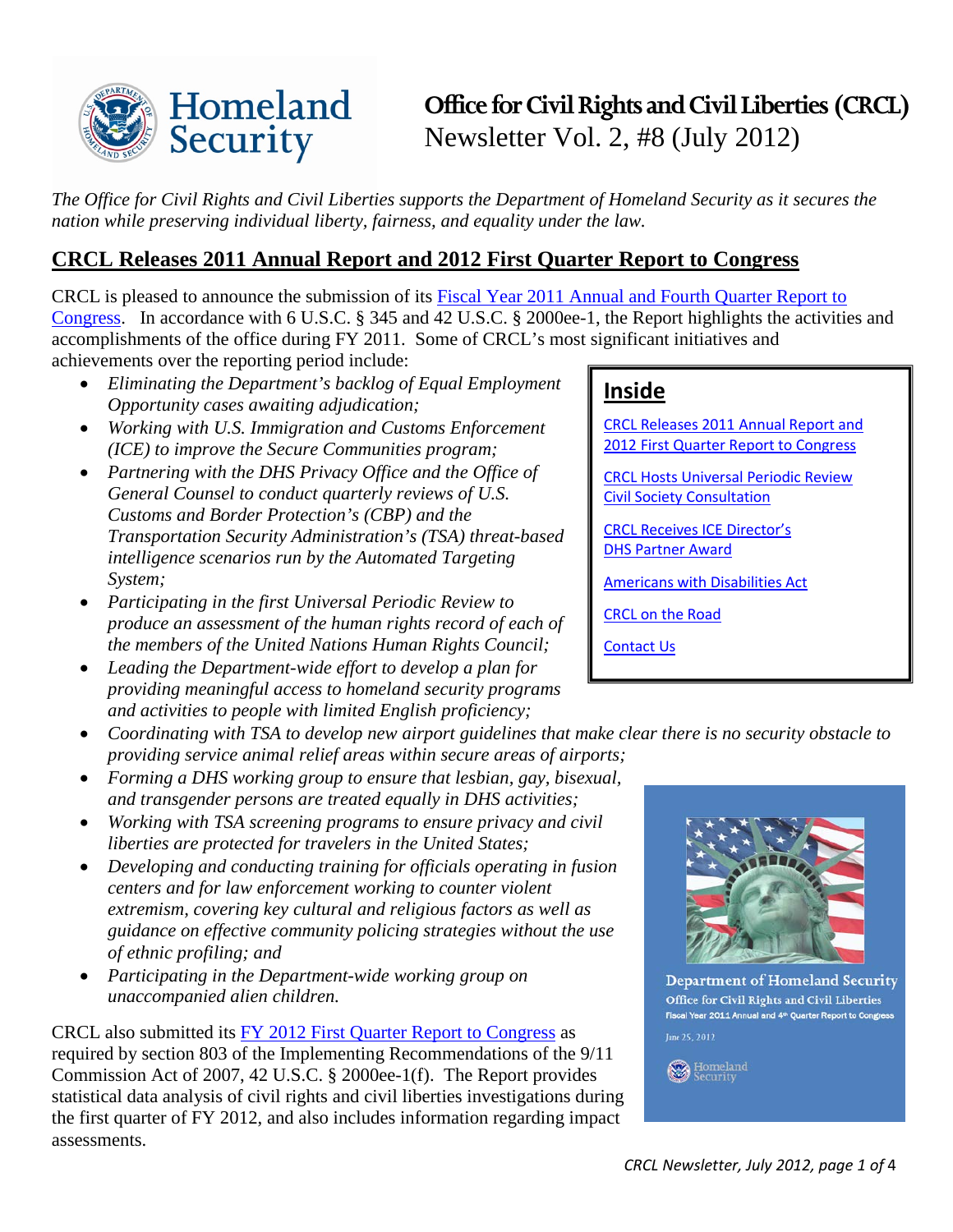# <span id="page-1-0"></span>**CRCL Hosts Universal Periodic Review Civil Society Consultation**

CRCL continues to spearhead DHS efforts to implement the relevant recommendations received by the U.S. Government in the context of its 2010-2011Universal Periodic Review (UPR) before the UN Human Rights Council. CRCL, together with the DHS Office of Policy, leads an interagency working group that is charged with implementing the immigration-related UPR recommendations and also represents DHS on several other similar, issue-specific working groups.

Recently, CRCL was pleased to host a civil society consultation on the immigration-related UPR recommendations. Representatives from the Department of Justice, the U.S. State Department, the Department of Health and Human Services, and the Department of Housing and Urban Development spoke for their agencies. CRCL, the Office of Policy, ICE, CBP, and U.S. Citizenship and Immigration Services represented DHS. Participating civil society organizations – including the ACLU, Human Rights Watch, UNHCR, Rights Working Group, and Human Rights First, among others – underscored their concerns about immigration detention (including safe repatriation and access to counsel for vulnerable populations), ICE's Prosecutorial Discretion initiative, the Secure Communities and 287(g) programs and racial profiling, use of force at the Southwest border, the intersection of prosecutorial discretion and worksite enforcement, interdiction policy and practice, and the interaction between the Department's immigration enforcement and disaster response efforts.

Over the past few months, CRCL and Policy staff have attended a number of civil society consultations hosted by our interagency colleagues who are working to implement the UPR recommendations. CRCL and Policy are working diligently to collect information on DHS programs and policies that are responsive to the UPR recommendations, and to identify areas in which we can strengthen our implementation of the recommendations. Contact CRCL with questions and suggestions about this implementation process via email at [HumanRightsOfficer@hq.dhs.gov.](mailto:HumanRightsOfficer@hq.dhs.gov)

# <span id="page-1-1"></span>**CRCL Receives 2012 ICE Director's DHS Partner Award**

CRCL and ICE Enforcement & Removal Operations (ERO) recently received the coveted ICE Director's DHS Partner Award. The award is given annually to recognize DHS Components and offices for superior dedication to teamwork and in the execution of ICE's mission.

Throughout 2011, CRCL and ICE ERO collaborated in creating the first two [Secure](http://www.ice.gov/secure_communities/crcl.htm)  [Communities](http://www.ice.gov/secure_communities/crcl.htm) educational and awareness videos in a series of eight, and revamped the [Secure Communities website](http://www.ice.gov/secure_communities/crcl.htm) to better highlight and emphasize DHS and CRCL/ICE-related activities. CRCL and ERO also worked diligently to launch a proactive quarterly review of law enforcement statistics related to Secure Communities interoperability to identify and, if necessary, respond to civil rights problems, including improper policing activities such as racial or ethnic profiling on the part of state or local law enforcement agencies in which Secure Communities interoperability has been activated.



*2012 ICE Director's DHS Partner Award recipients.* 

*[continued on next page]*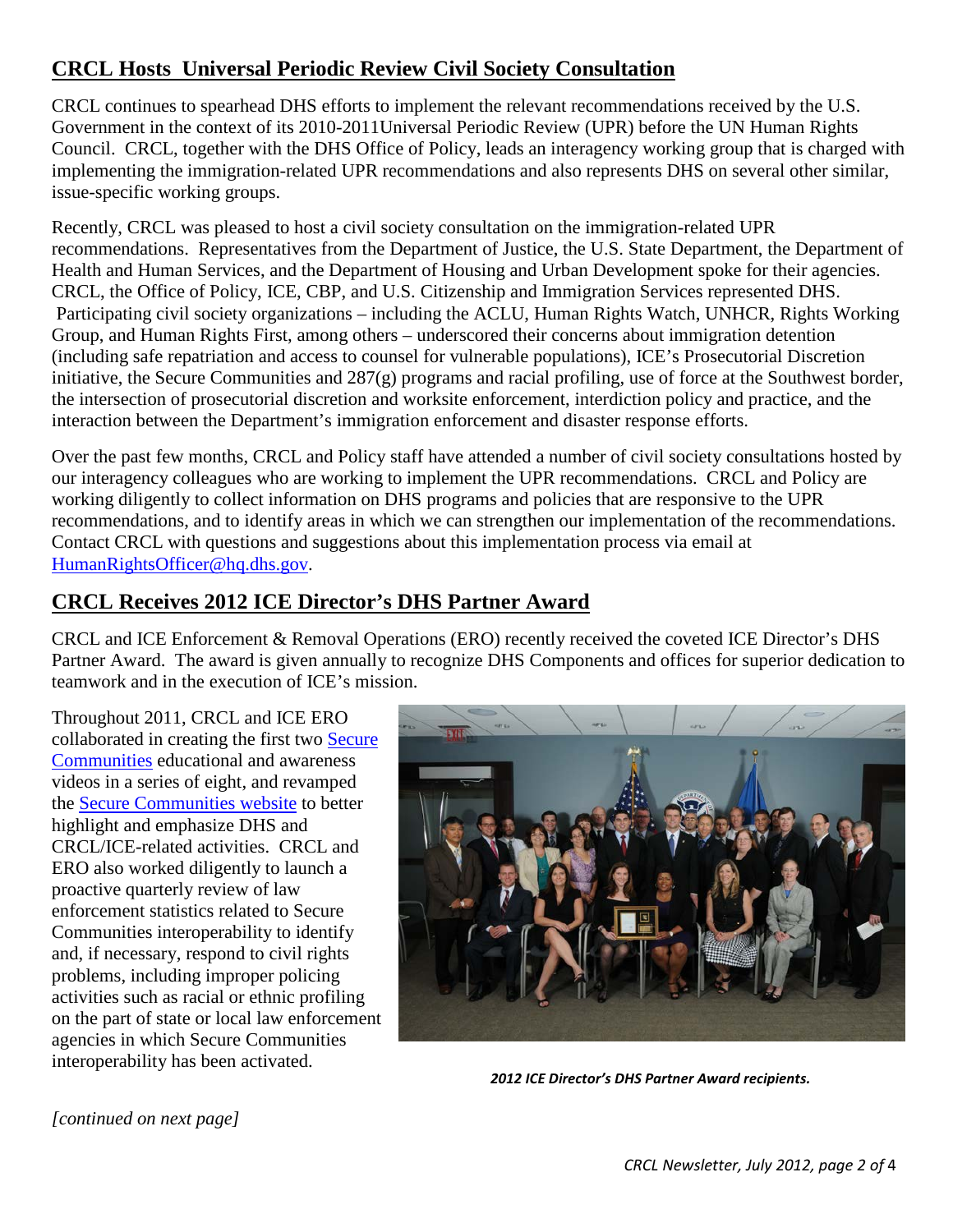The ICE ERO Law Enforcement Systems & Analysis (LESA) division (formerly Secure Communities) worked closely with CRCL and the ICE Office of State, Local and Tribal Coordination to establish a framework for the educational video series and the delivery methodology to state and local law enforcement. Teamwork, dedication, and tenacity led to the production of the first video in just eight weeks, and those within DHS as well as nongovernmental organizations applauded the efforts. Within three weeks of initiation, the team overhauled the Secure Communities website to increase transparency and overall awareness and to intuitively guide visitors to the information they desired.

The combination of these collective efforts has led to a more productive working relationship between ICE and CRCL and additional awareness and protections of individual civil rights and civil liberties throughout all levels of law enforcement.

# <span id="page-2-0"></span>**Americans with Disabilities Act**

In July, we commemorate the signing of the [Americans with Disabilities Act](http://www.ada.gov/pubs/ada.htm) of 1990 (ADA), which was signed into law by President George H.W. Bush on July 26, 1990. The ADA was enacted to create civil rights law protections that prohibit the discrimination of individuals with disabilities.

Protecting the civil rights and civil liberties of individuals with disabilities is one of several ways that CRCL supports the Department's many missions. CRCL Acting Officer Tamara Kessler participated in the Department of Justice's ADA anniversary commemoration ceremony.



Recently, President Obama also reaffirmed his commitment to [ensuring the rights of individuals with disabilities](http://www.whitehouse.gov/the-press-office/2012/06/22/anniversary-olmstead-obama-administration-reaffirms-commitment-assist-am)  [in recognizing the anniversary of](http://www.whitehouse.gov/the-press-office/2012/06/22/anniversary-olmstead-obama-administration-reaffirms-commitment-assist-am) *Olmsted v. LC*, a case in which the Supreme Court ruled that the unjustified institutional isolation of individuals with disabilities is a form of unlawful discrimination under the ADA.

# <span id="page-2-1"></span>**CRCL on the Road, July**

# *July 5-7 – Washington, DC*

CRCL presented at the Association of Physicians of Pakistani Descent of North America's National Convention.

#### *July 8 – Las Vegas, Nevada*

CRCL presented at the National Council of La Raza National Convention.

# *July 12 – Minneapolis, Minnesota*

CRCL convened its quarterly community engagement roundtable with diverse ethnic and community-based organizations.

#### *July 18 – Seattle, Washington*

CRCL convened its quarterly community engagement roundtable with diverse ethnic and community-based organizations.

#### *July 18 – New York, New York*

CRCL coordinated several meetings with diverse ethnic and community-based organizations in preparation for the first New York City roundtable.

# *July 8 – Washington, DC*

CRCL presented at the U.S. PAK Foundations' Third Annual Youth Leadership Conference.

# *July 12 – Denver, Colorado*

CRCL convened its quarterly community engagement roundtable with diverse ethnic and community-based organizations.

# *July 18 – Los Angeles, California*

CRCL convened its quarterly community engagement roundtable with diverse ethnic and community-based organizations.

# *July 18 – Seattle, Washington*

CRCL hosted a community engagement cultural awareness training session with local law enforcement.

# *July 26 – Tampa, Florida*

CRCL convened its quarterly community engagement roundtable with diverse ethnic and community-based organizations.